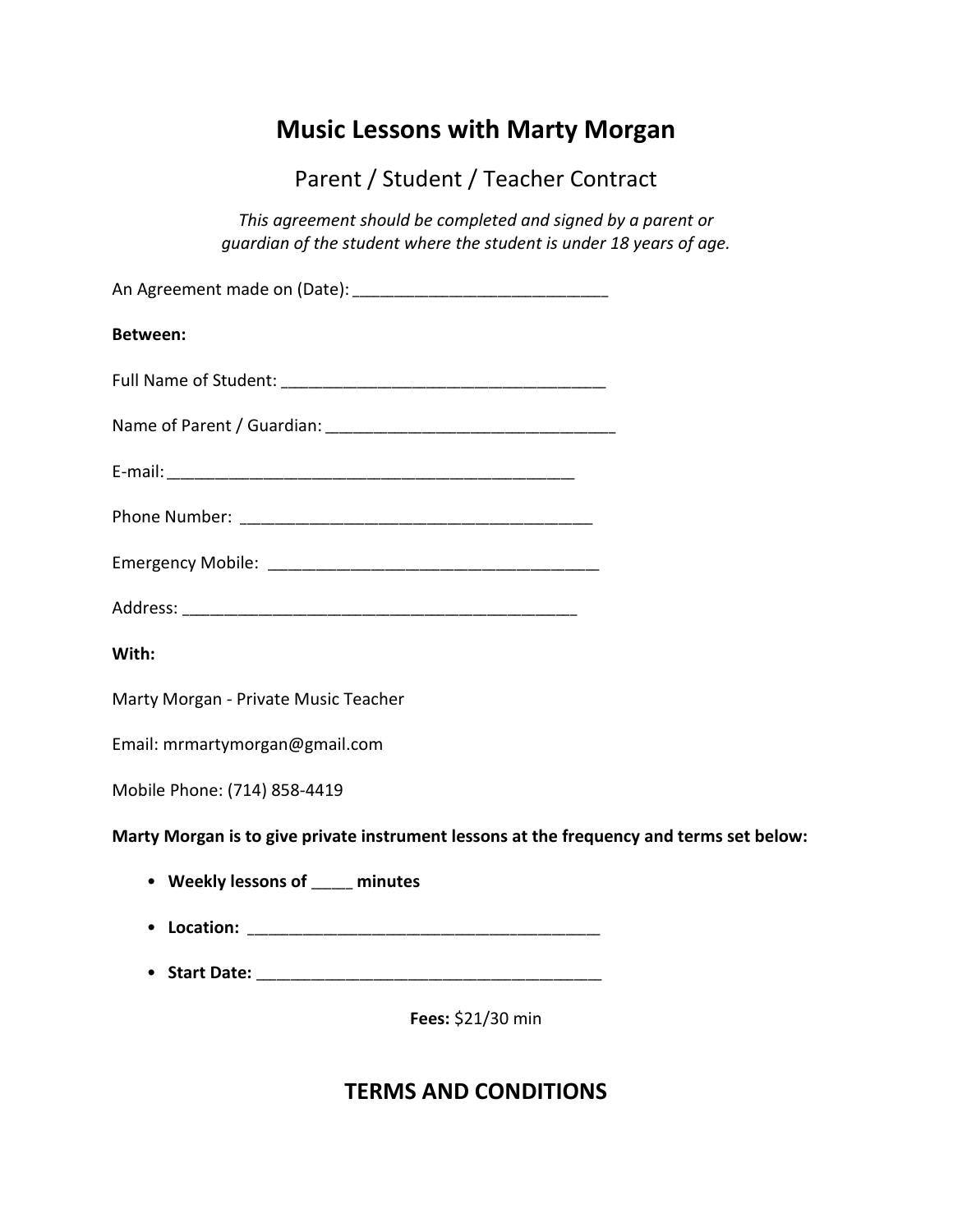#### **1. TEACHING PHILOSOPHY:**

My teaching focuses on students' interests. We will learn what the student wants to learn, while incorporating the necessary skills and techniques. Students in school band will get focus on their school curriculum, if necessary.

#### **2. FEES AND PAYMENT:**

Lessons are \$21/30-minutes and payment is due on the first lesson of that month.

#### **3. MISSED LESSONS:**

If a lesson needs to be missed or rescheduled, please notify me of any needed schedule changes, by text and/or email, at least 24 hours prior to the lesson in question. If I am unavailable to give any scheduled lesson due to illness or other unavoidable circumstance, the lesson will be rescheduled to another agreed-upon date. Payment is excused if a lesson is cancelled with at least 24 hours notice.

#### **4. TERMINATION OF AGREEMENT:**

A decision to discontinue lessons may be taken by the Student/Parent/Guardian or the Teacher at any time. However, any unused lessons for the month will not be refunded.

#### **5. THE STUDENT / PARENT / GUARDIAN AGREES TO:**

- Be on time for lessons.
- Bring all the necessary materials to lessons.
- Inform the Teacher of any relevant medical or other condition affecting the Student that might affect his or her well-being whilst in the Teacher's care.

#### **6. THE TEACHER AGREES TO:**

- Teach the above student at the agreed time and day.
- Plan and organize resources for lessons.
- Adapt lesson resources and tailor teaching methods to the needs of the individual.
- Provide a range of songs and activities to further students' musical and technical abilities.

### **7. COMMUNICATION:**

It is very important to me to keep an open line of communication with parents, and I'm always happy to answer any questions or concerns you might have. Because of my schedule, it is usually easiest to contact me by text or email.

> *This Agreement is subject to the terms and conditions printed herein and may only be varied with the agreement of both parties.*

**Signed here by the:**

Student/Parent/Guardian \_\_\_\_\_\_\_\_\_\_\_\_\_\_\_\_\_\_\_\_\_\_\_\_\_\_\_\_\_\_\_\_\_\_\_

Date: \_\_\_\_\_\_\_\_\_\_\_\_\_\_\_\_